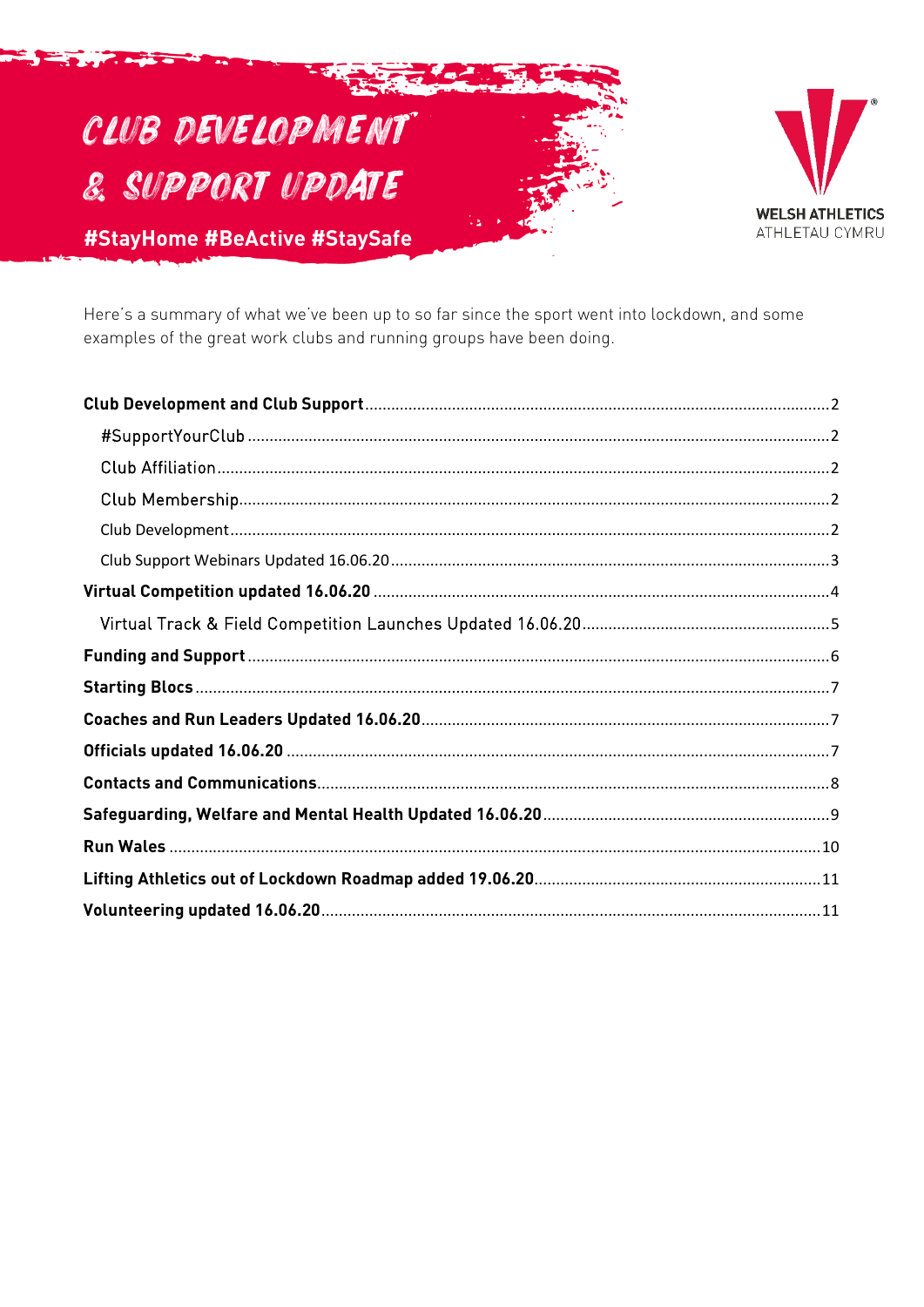## <span id="page-1-0"></span>**Club Development and Club Support**

## <span id="page-1-1"></span>#SupportYourClub

It has been fantastic to see the range of activities that many clubs have been undertaking finding new ways to support their members and the wider public during this time and we have highlighted these with the #SupportYourClub campaign. In addition, there are a number of virtual events taking place to keep your members active during this difficult climate (please see additional information provided below in the 'competitions' section).

The sport of athletics is so important to so many people and the way we have responded has been amazing. Rather than isolate, it has bought people together (albeit virtually!). If you have something to share with us or any other good news story from what has been happening, please do not hesitate to get in touch with us: **media@welshathletics.org** in addition use the hastag #SupportYourClub to see what activities have already taken place across Wales.

## <span id="page-1-2"></span>Club Affiliation

The club affiliation year opened on 1<sup>st</sup> April and a number of clubs have fully completed the process. If you are a club officer and you have not yet re-affiliated your club to Welsh Athletics for 2020-21 it is essential that you do so as soon as possible. Club Affiliation is a two-part process which includes:

- **Completing/updating the Club Affiliation section via the [Welsh Athletics Clubs Portal](https://welshathletics.clubserve.net/)**
- Pay the affiliation fee of £75 via the Club Secretaries Portal and settle all balances by paying either online or over the phone (via the Welsh Athletics office T: 02920644870)

If you have any questions on how to re-affiliate your club please contact [Hannah Pretty](mailto:hannah.pretty@welshathletics.org) or [Jacqueline Brace.](mailto:%20jacqueline.brace@welshathletics.org)

## <span id="page-1-3"></span>Club Membership

We know this is an uncertain and strange time for many clubs and members, and we are working hard to ensure that we offer as much support to our whole community as possible.

There is also plenty of resources and content being put together daily for our community to access for free, ranging from online coaching learning, to idea's around how to keep active at home. Check out all the resources available [here.](https://www.welshathletics.org/en/page/stay-home-stay-involved)

## <span id="page-1-4"></span>Club Development

We recognise that this may be an opportunity for clubs to get together (virtually) and plan for the future and what the club will do when the imposed restrictions are lifted. How is your club going to evolve adapt to a potential new way of operating?? There are a number of ways and platforms which can be utilized to enable you to meet virtually. See: Apps and tools to help run your club during the [Coronavirus crisis](http://www.clubsolutions.wales/case-studies/apps-and-tools-to-help-run-your-club-during-the-coronavirus-crisis/)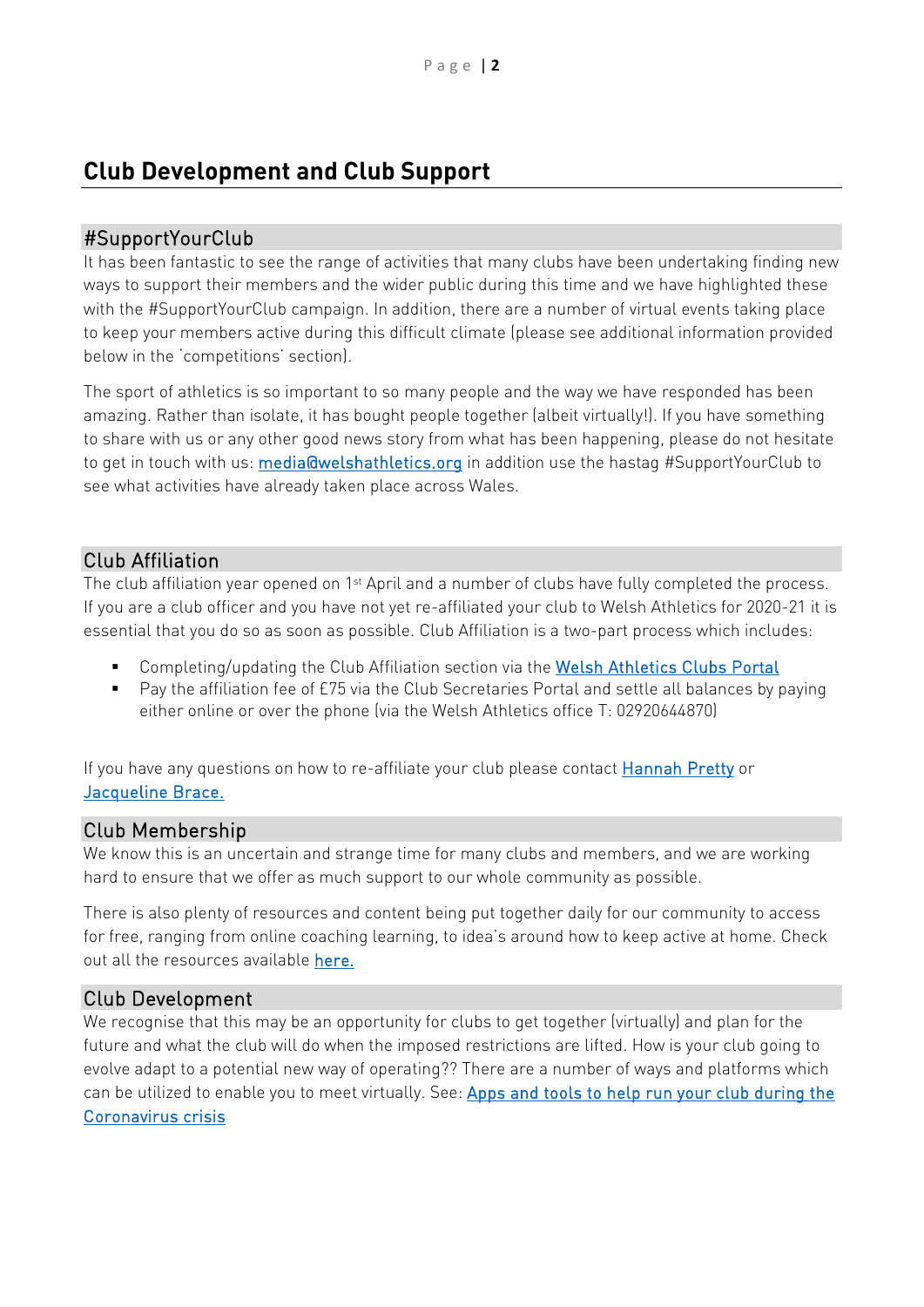It may also be an opportunity to start some Club Development or Club Planning and/or reviewing club policies, procedures, etc. There are a range of resources that are on hand to support you with these processes on the Welsh Athletics Clubs Portal

Did you know... that the Welsh Athletics Clubs Portal has over 40 online videos and online training courses to support both you and your club with its development. These videos cover some of the key areas for clubs to address including; Club Governance, Legal Status, Marketing, Paying for Services and Tax.

To access the portal you will need to be an officer of the club and have your club USER ID and PASSWORD (this can be obtained via your club Secretary or Chairperson. If you have any questions relating to the Clubs Portal please contact (E: [clubsportal@welshathleitcs.org\)](mailto:clubsportal@welshathleitcs.org)

## <span id="page-2-0"></span>Club Support Webinars Updated 16.06.20

The series of 3 club support webinars held over the last month, received positive feedback from attendees and offered support to our clubs and groups on how to deal with the challenges we are facing because of the coronavirus pandemic.

Due to the success of these webinars we are in the process of producing some more club specific webinars that will be available for our affiliated clubs and groups to join.

## **Building a Positive Nutrition Culture in Your Training Environment – Monday 13th July 7- 8pm**

Audience: Coaches, Athletes, Parents.

The key objectives of the session are:

- To discuss why nutrition matters for athlete health and performance
- To understand the behaviour which supports nutrition choices

- To explore how the training environment can support optimal nutrition choices including practical examples

[Register for this free webinar here.](https://www.welshathletics.org/en/event/building-a-positive-nutrition-culture-in-your-training-environment)

#### **Physical Literacy and Athlete Development – Tuesday 21st July 7-8pm**

Audience: Coaches, primary school teachers, parents.

Objectives: To explore the fundamental movements in athletics and how these prepare the child and young athlete for sport. This webinar will look at practical ways to introduce fundamental skills in your delivery, for both young children and how to implement these for older athletes who may need to re-learn skills post puberty or injury.

[Register for this free webinar here.](https://attendee.gotowebinar.com/register/6676890320483925261)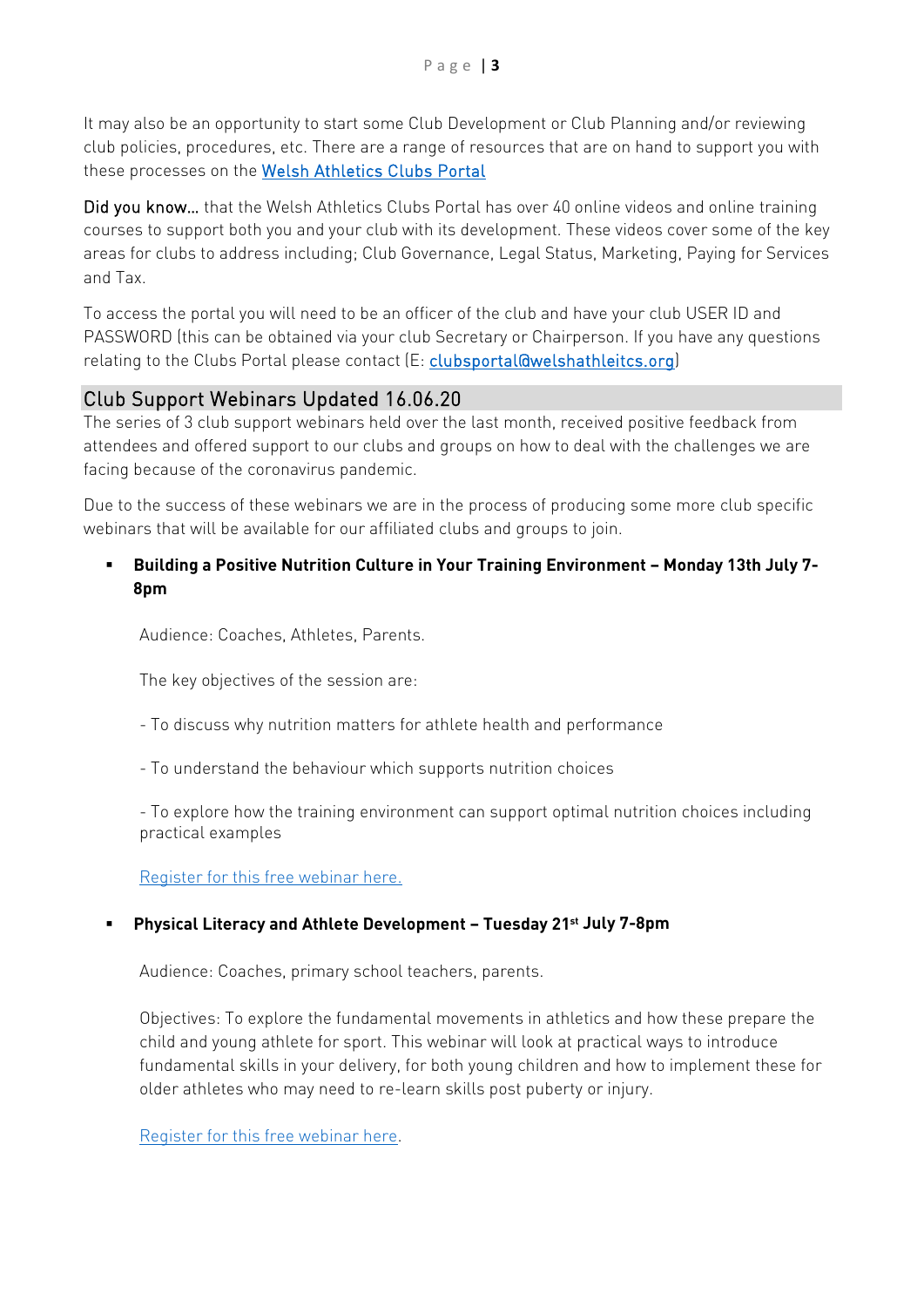#### **The Benefits of Going Cashless – Tuesday 28th July 7-8pm**

Audience: Club Officials, Club Treasurers, chairpersons, members of club committees

Objectives: To explore the benefits to your club of going cashless and to look at the technical applications that can help with this.

[Register for this webinar](https://attendee.gotowebinar.com/register/5697508034890418446) here

#### **Club Development Planning – Tuesday 11th August 7-8pm**

Audience: Members of club committees, club officials, those guiding their club with planning.

Objectives: To look at where to start in your planning, and how to identify the priorities. To explore the tools and templates that are available to support with your successful development planning.

[Register for this free webinar here.](https://attendee.gotowebinar.com/register/1271909961395218703)

#### **#SupportYourClub Showcase Event – Tuesday 18th August 7-8pm**

Audience: Members of club committees, club officials, club members.

Objective: This webinar will be a celebratory webinar highlighting some of the great work being done by clubs across the country. It will give listeners the opportunity to gain ideas and to ask questions via a panel session with key people within clubs that have really excelled with their creativity of keeping members engaged during lockdown.

Information on how to register for this webinar will be released shortly, alternatively you can register your interest by emailing [Hannah Pretty.](mailto:hannah.pretty@wekshathletics.org?subject=Register%20interest%20in%20%23SupportYourClub%20showcase%20event)

Keep an eye on our website and social media channels for more registration information and webinars as they are released.

You can also view more of our webinars covering a range of coaching topics [here](https://www.welshathletics.org/en/events/stay-home-stay-involved1) and catch up on any that you've missed on ou[r Youtube Channel.](https://www.youtube.com/channel/UCs_zJWJFegVHKygEgb2gt4A/videos?view=0&sort=dd&shelf_id=1)

## <span id="page-3-0"></span>**Virtual Competition updated 16.06.20**

We know how important competition is for athletes and clubs alike – and we know that you are missing it! We have worked hard to try to ensure that clubs have the support and tools they need to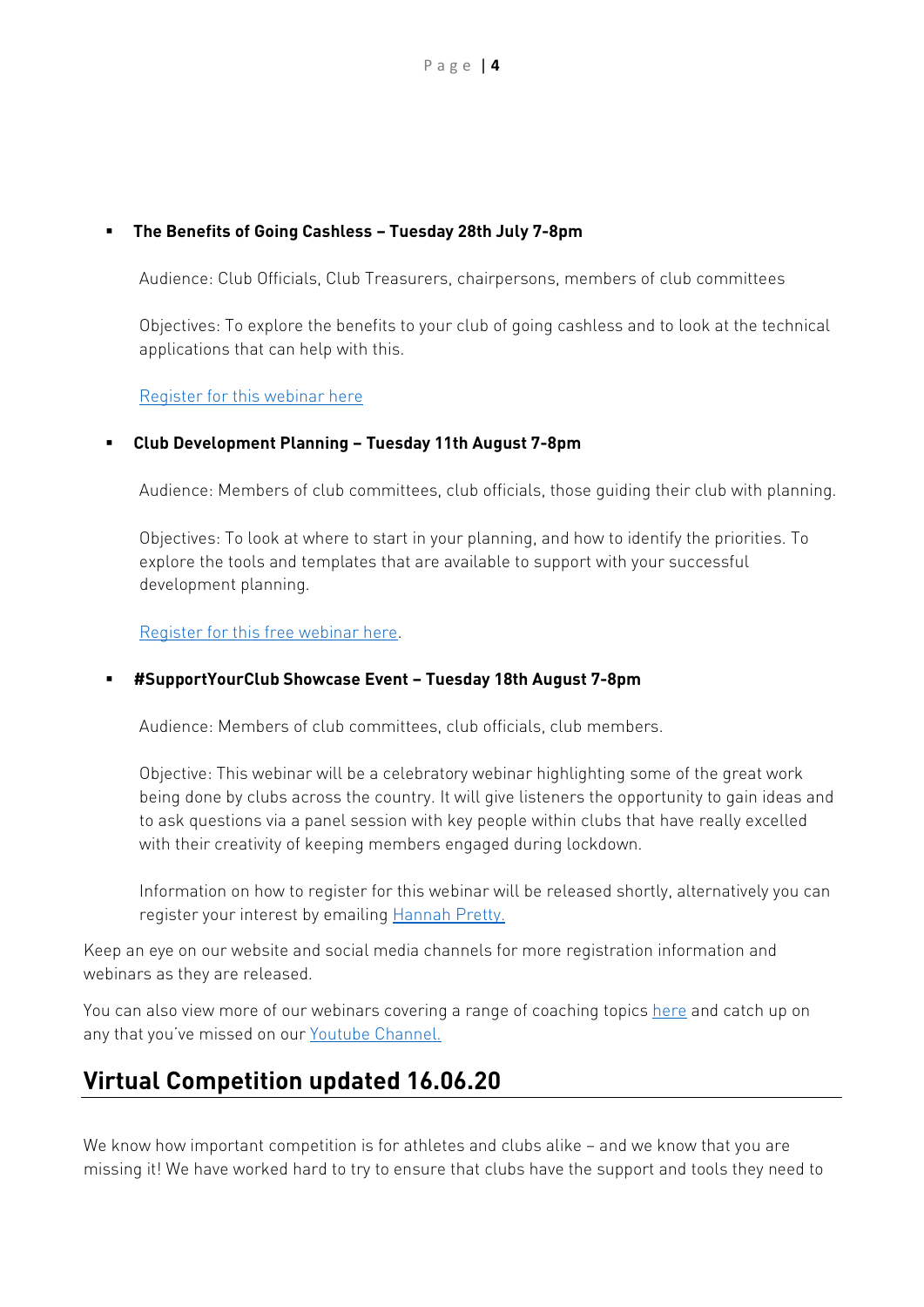keep engaging their members and, along with the Home Countries, we have developed a new virtual racing partnership with Opentrack. Through the partnership all Welsh Athletics affiliated clubs and Run Wales groups and their runners are now able to use the Opentrack platform, free of charge, to create virtual running competitions and challenges.

The platform offers:

- **Instantaneous scoring across a range formats enabling inter-club and league competition**
- **Ability to specify a 'racing window'**
- Submit results easily with one copy/paste from Garmin or Strava
- **EXECO EXECO Charitable donation options on any race / event**

**WEREN** The complete mo platform for athletics a virtual events  $\partial X$ 

Further information and all the essential links can be foun[d here](https://www.welshathletics.org/en/blog/post/new-virtual-racing-platform-launched-in-partnership-with-opentrack)

<span id="page-4-0"></span>Virtual Track & Field Competition Launches Updated 16.06.20

As part of the support offer to our member clubs during this time, we are delighted to announce that an extension to the virtual offering has been developed in conjunction with OpenTrack and the other Home Nations. We are now able to offer a Sportshall at Home virtual competition format free of charge to our clubs which provides an opportunity for competition in basic athletic skills predominantly in a multi-event format.

The platform will offer automated calculation of combined scores based on the SportsHall scoring system and will give the opportunity for competition at home both within clubs and between clubs.

We are delighted that Rhymney Valley AC will be piloting this system in Wales over the weekend of  $27<sup>th</sup>$  –  $28<sup>th</sup>$  June with both a Triathlon at home and Pentathlon at home.

The team are also working on creating a school's virtual track and field competition too, (primary & secondary schools) in order to support schools across Wales with their athletics delivery when schools re-open on 29th June. More information will be released on this shortly. If you would like to register your school's interest in taking part please contact Hannah Pretty (Hannah.pretty@welshathletics.org).

For more information on setting up a Sportshall at home competition for your club visit here: [https://data.opentrack.run/en-gb/x/2020/GBR/t\\_sportshall/](https://data.opentrack.run/en-gb/x/2020/GBR/t_sportshall/)

With many events looking to advertise new dates as a result of the coronavirus pandemic, Welsh Athletics would like to take the opportunity to remind members of the benefits of entering a UKA licenced event.

• **What are the benefits of running in a UKA licenced event?**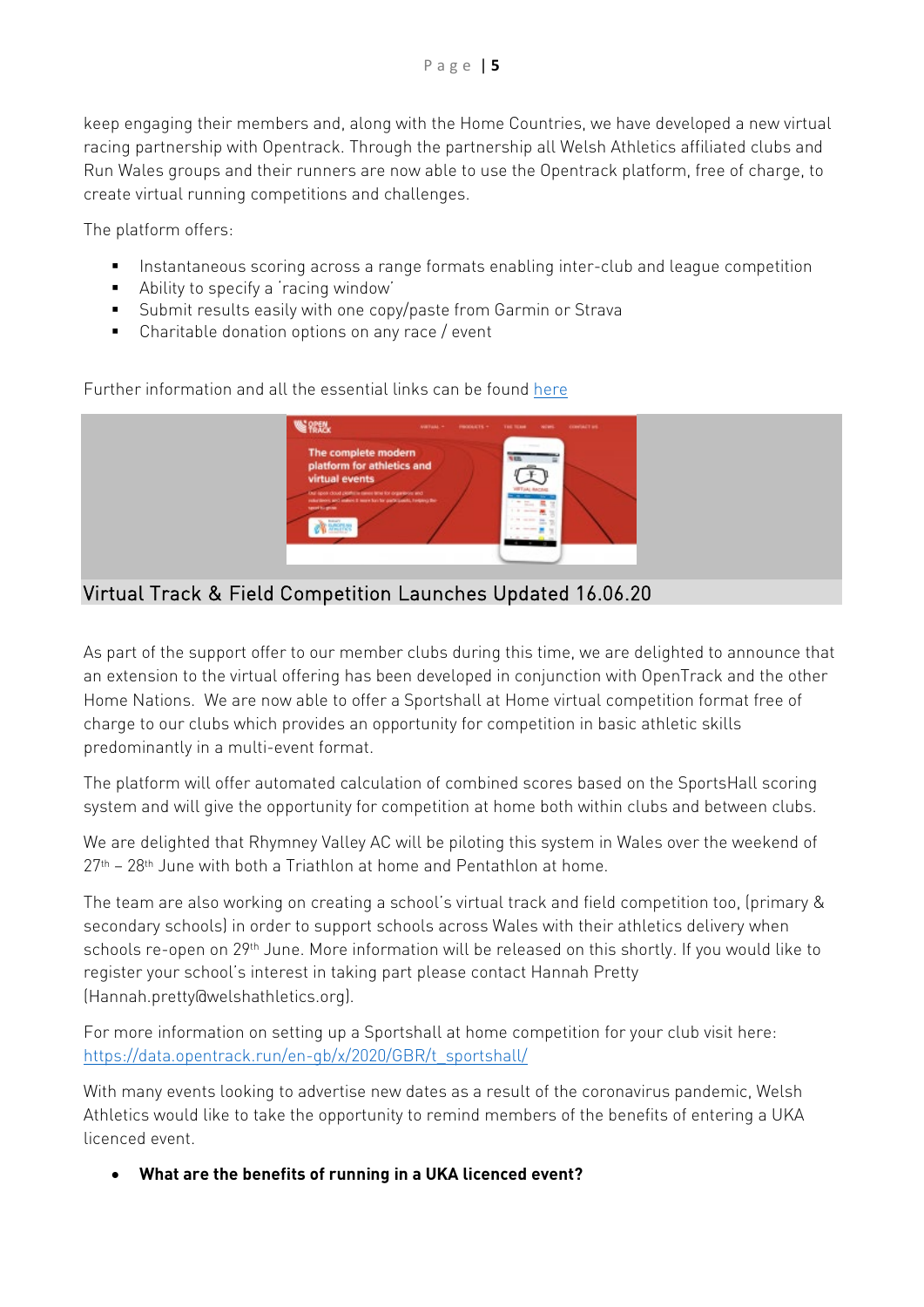If an event is licensed through UK Athletics (for road races, this is via runbritain) it means that it is covered by the appropriate licensing conditions and that performances are eligible for ranking purposes. Results will appear on runbritain / Power of 10 rankings.

It also guarantees that the event has been organised to a set of high standards.

## • **How do I know if an event is licenced by UKA?**

If an event is licensed by UKA, the organisers will display the license number on the event information. The event will also be listed as part of the runbritain online calendar. If you cannot find a license number, contact the event organiser who will be able to provide details of it to you.

#### • **Can I enter a non-UKA licenced event?**

There is no rule stipulating that members cannot enter a non-UKA licensed event however, we would encourage members to ensure that any event they enter is licensed via UKA and runbritain, as this guarantees a certain level of organisation and safety standards.

## • **Will I still get my results and will they stand?**

Results will be issued by the event organiser and/or displayed by the timing company. Your results will only count towards Power of 10 / runbritain rankings if the event is UKA licensed.

# <span id="page-5-0"></span>**Funding and Support**

Sport Wales have released details of the sport Emergency Relief Fund. This fund will support eligible clubs up to a maximum of £5000 and has already received a number of applications from Welsh Athletics affiliated clubs. Further details can be found [here.](https://www.sport.wales/content-vault/emergency-relief-fund/)

The [Sport Wales Club Solutions](http://www.clubsolutions.wales/) site is packed with ideas and support signposting including a feature on; [Grants, loans and support to help sports organisations during Coronavirus pandemic](http://www.clubsolutions.wales/case-studies/grants-loans-and-support-to-help-sports-organisations-during-coronavirus-pandemic/)  and [Apps and tools to help run your club during the Coronavirus crisis](http://www.clubsolutions.wales/case-studies/apps-and-tools-to-help-run-your-club-during-the-coronavirus-crisis/) 

In addition, [Sport Wales](https://www.sport.wales/) are also supporting people to #BEACTIVE and have a range of advice and quality support resources which can be found [here.](https://www.sport.wales/beactivewales/)

Sport Wales has reallocated budgets to create a fund to help support clubs and not-for-profit organisations to protect their sport offer during the pandemic, and to prepare for their reopening. Preparing a sports club or project for restarting means adapting the offer to retain and attract interest in the club during the pandemic and in the aftermath. The new grant fund will be called the Be Active Wales Fund and will be critical in supporting grassroots sport to survive the lockdown and thrive beyond the pandemic. Details of how to apply for this fund will be released over the coming weeks and we would encourage all affiliated clubs to look at this as a source of support to get back up and running safely.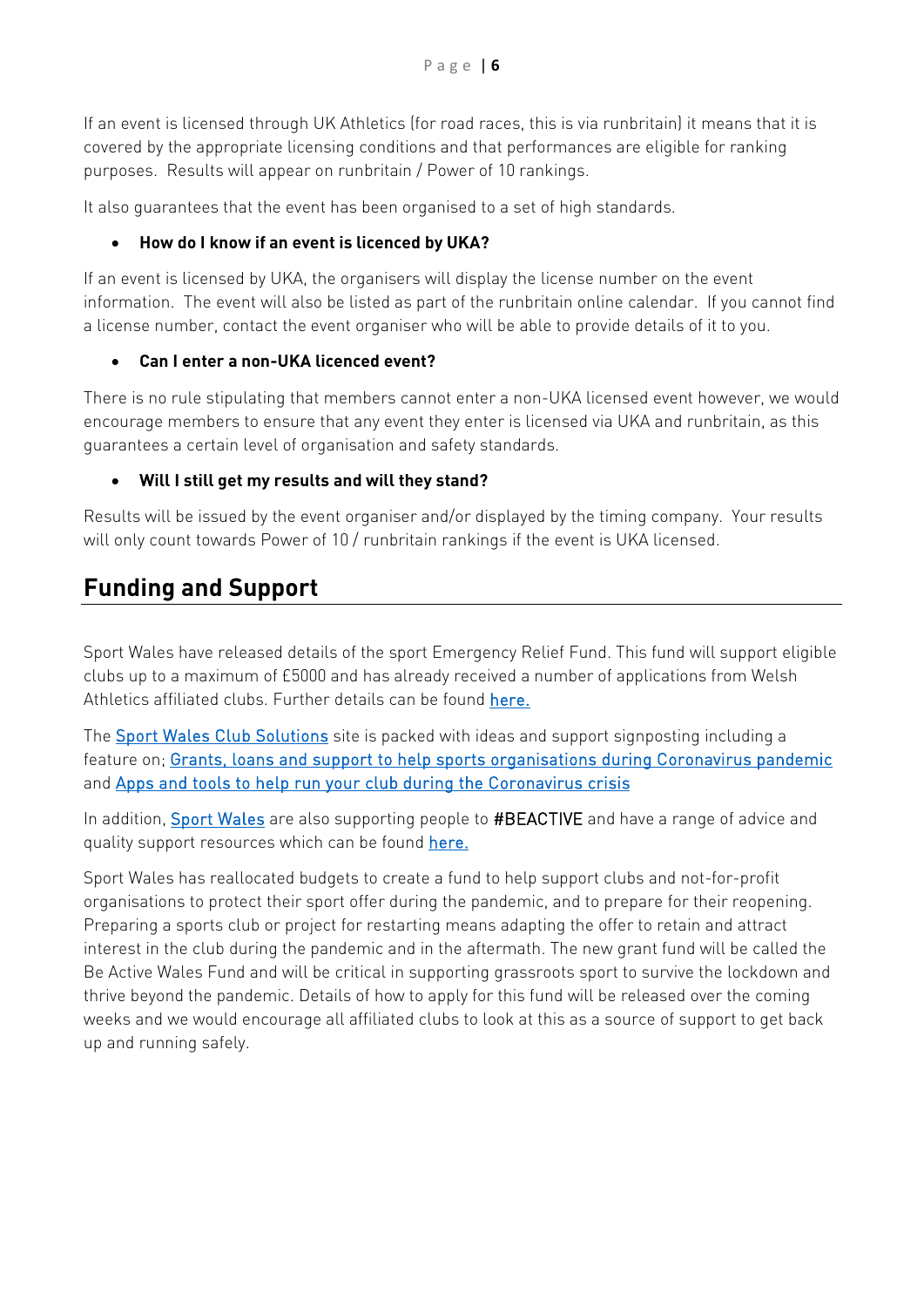## <span id="page-6-0"></span>**Starting Blocs**



Welsh Athletics has released the new physical literacy programme for children aged 4-11. Starting Blocs is a fun, exciting program to introduce children to the sport of athletics and will teach key movement skills in a fun and progressive way allowing for maximum involvement and maximum fun!

We have adapted the game cards and challenges to fit the current government restrictions so that athletics activities can be done safely at home.

Further information on the programme, the 'challenges', details of

how to get involved and to access the support resources can be found [here](https://www.welshathletics.org/en/blog/post/meet-blocky-get-your-u11s-running-jumping-throwing) or via the [Starting Blocs](https://www.startingblocs.co.uk/) website and updates will be posted on the [Starting Blocs Facebook page.](https://www.facebook.com/StartingBlocs/) Blocky even has his very own [twitter account!](https://twitter.com/Starting_Blocs)

# <span id="page-6-1"></span>**Coaches and Run Leaders Updated 16.06.20**

During the suspension period, we have been collating all of the guidance, resources and coaching content on the [dedicated coaching page](https://www.welshathletics.org/en/page/keep-coaching) providing a one-stop shop for you to check in on regularly.

Earlier this month, Welsh Athletics announced the launch of the brand new online Coaching Resource Library available through the [Athletics Hub](https://www.athleticshub.co.uk/public/) platform. In addition, working with England Athletics we were able to provide [Free access to Athletics 365 resources for Coaches](https://www.welshathletics.org/en/blog/post/free-access-to-athletics-365-resources-for-coaches) including (Run Leaders, Coaching Assistants and Coaches of all levels), this is a great resource to help with, games, tips and ideas as well as supporting athlete development aligned to best practice.

For a limited time, UK Coaching is promoting [FREE access to 10 pieces of content](https://www.ukcoaching.org/resources/topics/search?query=Freely%20available%20until%203rd%20May%20and%20then%20exclusive%20to%20UK%20Coaching%20Subscribers%20&taxonomy=0&order=relevant) from their Learning and Development Platform and also a reminder that on top of all this, our very own Welsh Athletics existing bank of resources is also [still available here](https://www.welshathletics.org/en/page/coaching-resources)

We have been talking to a number of experienced coaches across Wales to create a 'Coach Insight Series' you can view all of these videos on our youtube channel. The last two months have seen numerous insightful webinars delivered by people across our coaching community, to view what's coming up this month [click here](https://www.welshathletics.org/en/events/stay-home-stay-involved1) or to catch up on previous webinars via our Youtube Channel click [here.](https://www.youtube.com/channel/UCs_zJWJFegVHKygEgb2gt4A/videos?view=0&sort=dd&shelf_id=1)

## <span id="page-6-2"></span>**Officials updated 16.06.20**

The officials e-newsletter has been going out weekly packed with new, engaging content and updates for this amazing group of athletics enthusiasts. There is also a Welsh Athletics Officials Facebook group allowing people to chat and interact on a regular basis – not yet signed up? Why not jump onto Facebook and request to join this group?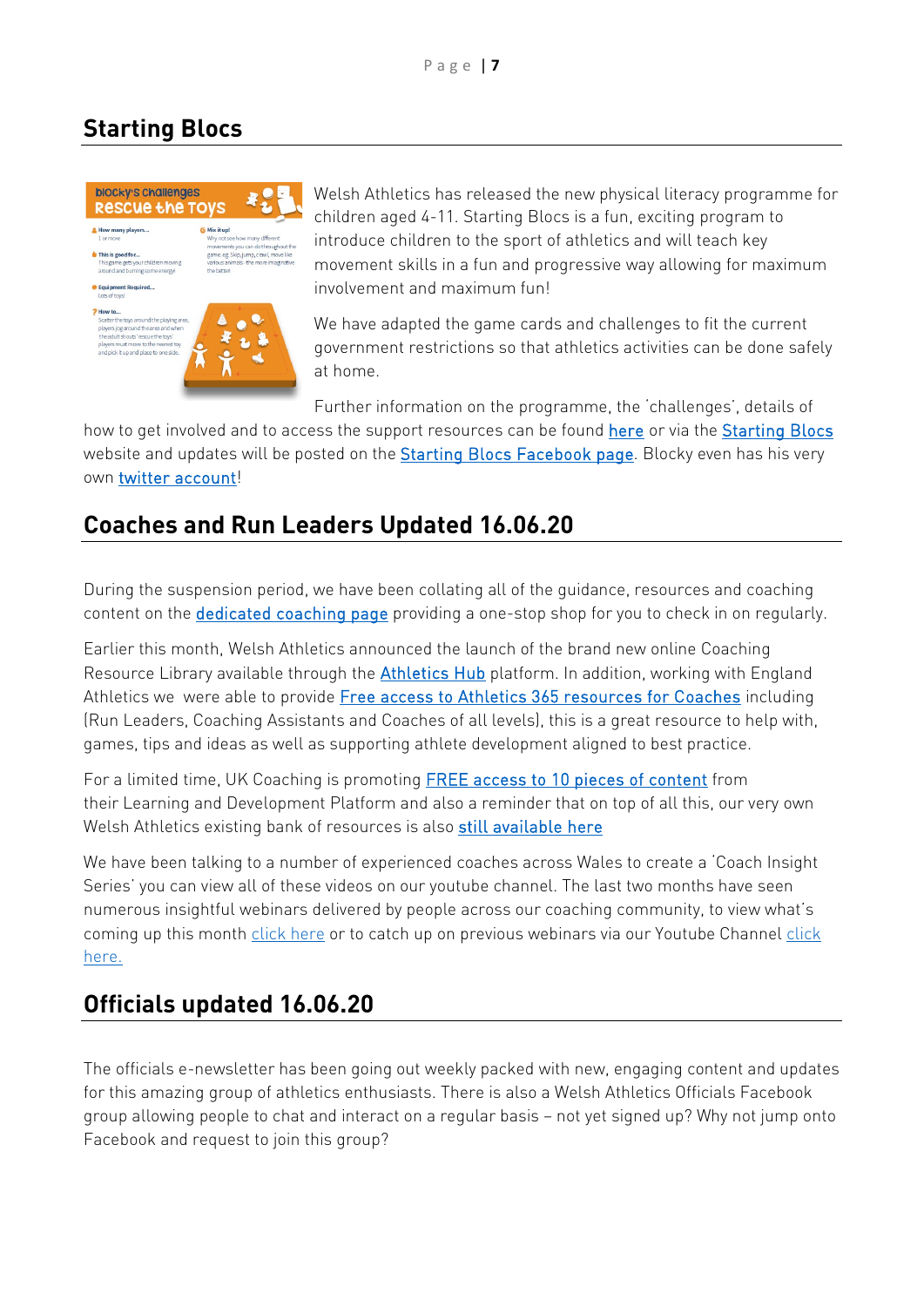Welsh Athletics have also been celebrating the stories of our officials, exploring how they got in to officiating and some of their favourite memories of being an official. You can check these out [here.](https://www.welshathletics.org/en/page/officiating-journeys)

We have also seen some great activities including crosswords, photo flashbacks and quizzes to kind mind active. The **Staying Active page of the Welsh Athletics website** holds all of this information including webinar links to keep broadening knowledge about officiating across the sport. [Webinar](https://www.youtube.com/watch?v=5PPsap-rYEw&feature=youtu.be) - Role of a field [referee](https://www.youtube.com/watch?v=5PPsap-rYEw&feature=youtu.be) Delivered by John Driscoll. Webinar - Officiating Off-Track [Endurance](https://www.youtube.com/watch?v=V_PtCVq4WUA&feature=youtu.be) events from Grass Roots to [Championships.](https://www.youtube.com/watch?v=V_PtCVq4WUA&feature=youtu.be) Delivered by Arwel Williams & Graham Heeley. As well as a series of videos to help educate and reinforce learning 3 items [inside](https://www.youtube.com/watch?v=WeopPJk8nQ0&feature=youtu.be) the EDM box delivered by Bob Hammond. Assembling the EDM parts: Video 1 - Setting up and [placement](https://www.youtube.com/watch?v=ukaQVc2dCig&feature=youtu.be) of the machine Video 2 - EDM Powering up and [programming](https://www.youtube.com/watch?v=gmfcTEc5e8U&feature=youtu.be) Video 3 - Tips & [Tricks.](https://www.youtube.com/watch?v=xIF7cKJ9jYg&feature=youtu.be) Webinar - [Gadgets](https://www.youtube.com/watch?v=MNhpZAsjNsA) & Gizmos within T&F [officiating](https://www.youtube.com/watch?v=MNhpZAsjNsA) (Part 1). Delivered by Steve Marshall.

[SUBSCRIBE](https://confirmsubscription.com/h/j/18E9B7BF83B6618D) to the Welsh Athletics Officials e-newsletter, to stay up to date on latest news, training, development opportunities.

# <span id="page-7-0"></span>**Contacts and Communications**

Although some staff have been furloughed the office number (T: 02920644870) is very much still active. A list of staff that have currently been furloughed, along with alternative contact details for enquiries can be found below. Please note that all enquiries will be dealt with, however there may be a slight delay in some cases.

| Furloughed staff<br>member                   | Department area               | New point of contact during this period |
|----------------------------------------------|-------------------------------|-----------------------------------------|
| Sarah Powell                                 | Run Wales Social Running      | Gareth Hall - 07864 969631 -            |
| Eva Brewer                                   | Programme                     | gareth.hall@runwales.org.uk             |
| Sharon Leech                                 |                               |                                         |
| Barry Edwards                                | Regional Development Officers | Chris Moss - 07813 605785 -             |
| Tom Cole                                     |                               | chris.moss@welshathletics.org /         |
| Andrew Jenkins                               |                               | Jacqueline Brace - 07773 468395 -       |
| Eva Brewer                                   |                               | jacqueline.brace@welshathletics.org     |
| Steve Jones (Welsh<br><b>Schools Support</b> |                               |                                         |
| Officer)                                     |                               |                                         |
| Tom Marley                                   | Coach Education               | Zoe Holloway - 02920 649849 -           |
|                                              |                               | zoe.holloway@welshathletics.org / Zoe   |
|                                              |                               | Brown - 07548 160018 -                  |
|                                              |                               | zoe.brown@welshathletics.org            |
| Darran Williams                              | Competition                   | Rhiannon Linington Payne - 07960        |
|                                              |                               | 995780 - rhiannon@welshathletics.org    |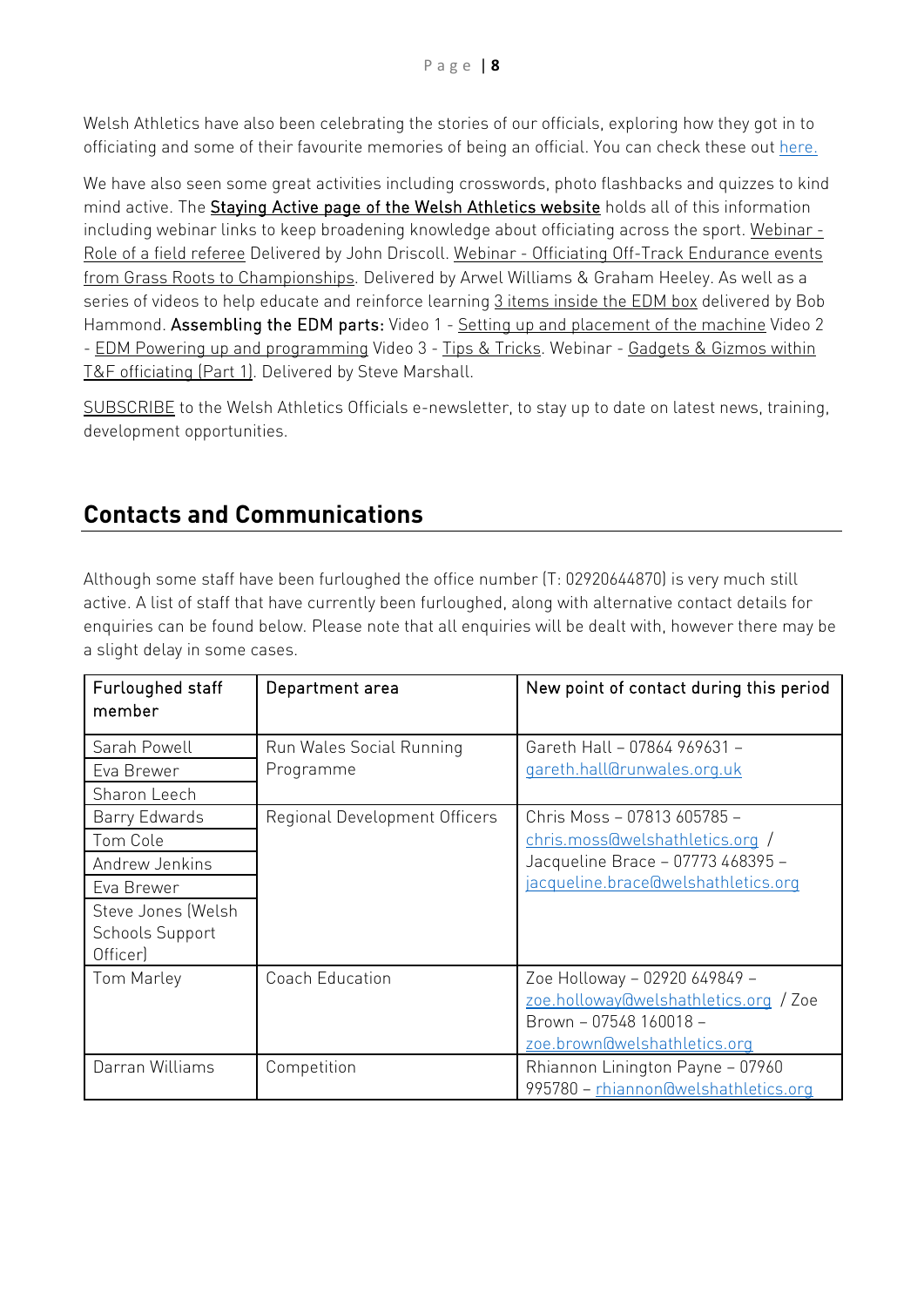We are posting regular updates on the [Welsh Athletics website](https://www.welshathletics.org/) so please keep visiting regularly and checking for additional information. On the site, we are providing updates and key information on a regular basis to keep you updated throughout this period including a dedicated Stay Home Stay [Involved](https://www.welshathletics.org/en/page/stay-home-stay-involved) section to keep you informed of all developments including the [Welsh Athletics COVID-19](https://www.welshathletics.org/image/Documents/COVID-19/FAQs%20V1%20010420.pdf)  [FAQ's](https://www.welshathletics.org/image/Documents/COVID-19/FAQs%20V1%20010420.pdf) which are these are updated each Monday.

Like so many of you we are still very active across all of the social media channels. Please also continue to stay touch with Welsh Athletics across the social media platforms;

- [Facebook](https://www.facebook.com/WelshAthletics/)
- [Twitter](https://twitter.com/WelshAthletics)
- [Instagram](https://www.instagram.com/welshathletics/)
- [YouTube](https://www.youtube.com/channel/UCs_zJWJFegVHKygEgb2gt4A?view_as=subscriber)

# <span id="page-8-0"></span>**Safeguarding, Welfare and Mental Health Updated 16.06.20**

The Welsh Athletics Compliance Officer, Steve Jones, has been in contact with all clubs and Club Welfare Officers, of offer support and guidance throughout this time. If you do have any concerns of would like additional information, please contact Steve Jones directly on [steve.jones@ws-aa.org](mailto:steve.jones@ws-aa.org)

Below is a series of links to welfare and safeguarding resources that may be of help and interest during this time.

- The Child Protection in Sport Unit (CPSU) have produced specific guidance relating to virtual coaching, this can be found [here.](https://thecpsu.org.uk/resource-library/best-practice/remote-teaching-and-coaching/)
- Many of you will have seen reports that Childline is receiving and increased number of calls during this period. Here is the [NSPCC media release](https://www.nspcc.org.uk/what-we-do/news-opinion/childline-coronavirus-counselling/) in addition the NSPCC has collated all of the information relevant at this time on the **NSPCC Corona Virus Hub**, this includes some really good information for parents.
- Some great additional sources of help and information for children can be found at Young [Minds](https://youngminds.org.uk/blog/what-to-do-if-you-re-anxious-about-coronavirus/) and [Emerging Minds](https://emergingminds.org.uk/recommended-resources-supporting-children-and-young-people-with-worries-and-anxiety-links/)
- And finally, don't forget your own mental health there are some fantastic support resources released by both [Mind](https://www.mind.org.uk/coronavirus-we-are-here-for-you/) and the [Mental Health Foundation](https://www.mentalhealth.org.uk/publications/looking-after-your-mental-health-during-coronavirus-outbreak) which highlight the importance of maintaining mental health through this time and some of the support available.
- Finally, for Adult Safeguarding guidance please see the link to the Safeguarding Adults in [Sport Framework](https://www.anncrafttrust.org/safeguarding-adults-sport-activity/the-safeguarding-adults-in-sport-framework/) from the Ann Craft Trust.
- Welsh Athletics have also released a 'Self Care' series, delivered by Sarah Carvell Sport Psychologist at Sport Wales, these video's offer support on how to look after your mental wellbeing. These can be accessed via our Youtube channel and by clicking on the images below: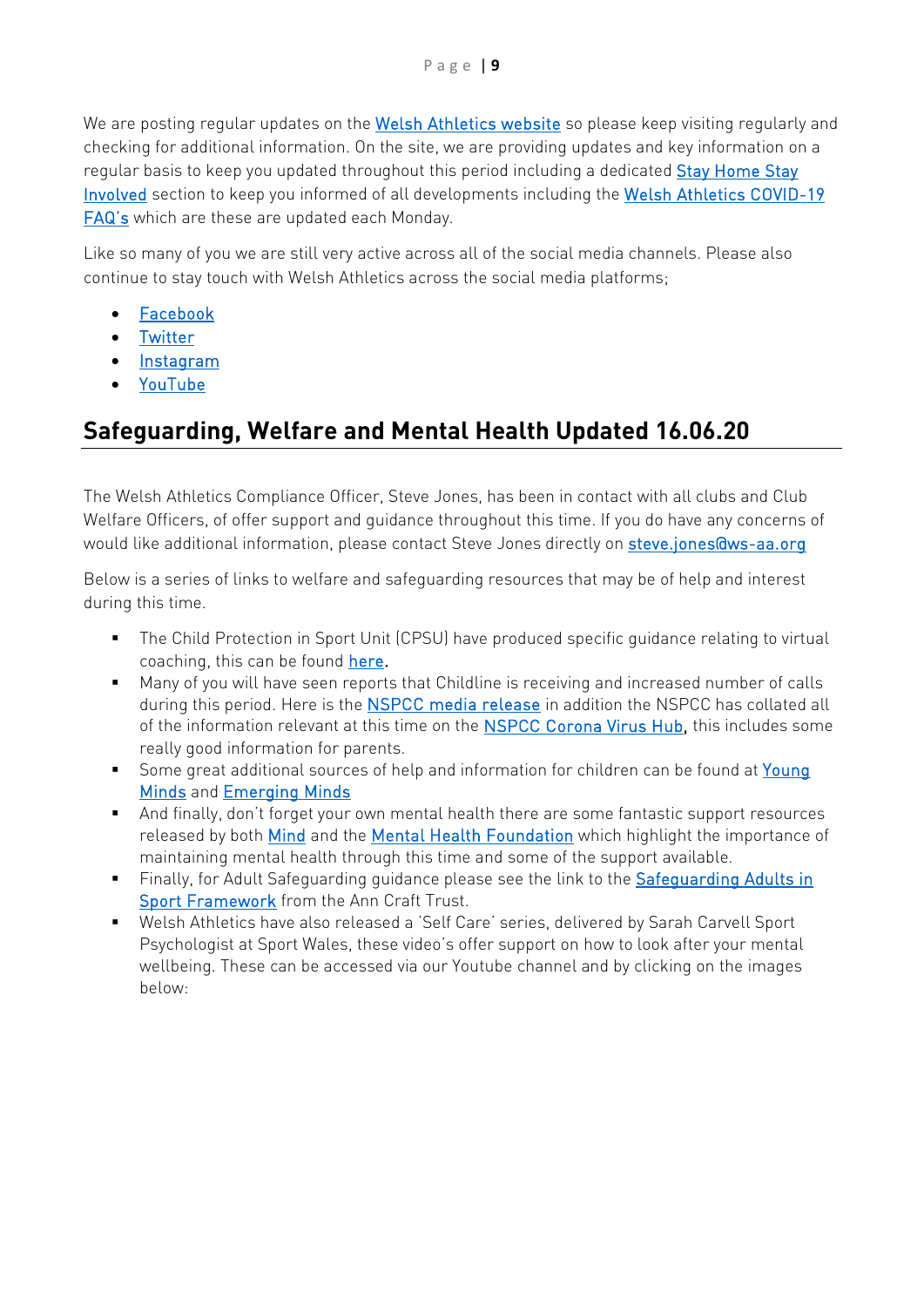



Self Care 1 - Bitesize Basics Self Care 2 – How to Practice Self Care



Self Care 3 – Challenges to Self Care Self Care 4 – Resources to Help You



## <span id="page-9-0"></span>**Run Wales**

The [Run Wales website](https://irun.wales/) is regularly updated, so please keep visiting and checking for additional information. There has been a series of activities taking place since the government restrictions have been in place and at the start of April Run Wales published [Running Guidance in Time of COVID](https://irun.wales/news/running-guidance-in-times-of-covid/) to provide initial guidance to our family of runners. We have been following some great activities taking place across clubs and groups through our ['Resilient Runners'](https://irun.wales/news/resilient-runners-the-dolly-mixtures/) series featured on the ['News'](https://irun.wales/news/) section of the site.

For Run Leaders there is a dedicated Leader in Running Fitness Facebook Group which sees members share ideas and interact regarding all things running! The start of the month also saw the release of the [Run Wales 30 Day Run Leader Challenge](https://irun.wales/news/30-day-run-leader-challenge/) - the downloadable chart challenges all of our fantastic Run Leaders to hone their skills, to help and support others and hopefully learn some new things along the way. In addition we have worked alongside England Athletics to bring all qualified Run Leaders free access to the **Athletics 365 App.** 

The Run Wales Newsletter is also providing updates if you have not yet subscribed to the newsletter, this can be done by contacting [Gareth Hall](mailto:gareth.hall@runwales.org.uk) the Run Wales Programme Manager.

Finally, as with Welsh Athletics the Run Wales 'socials' are still very much active and a great place to stay in touch with activities and developments. Please also continue to stay touch with Run Wales on our social media platforms: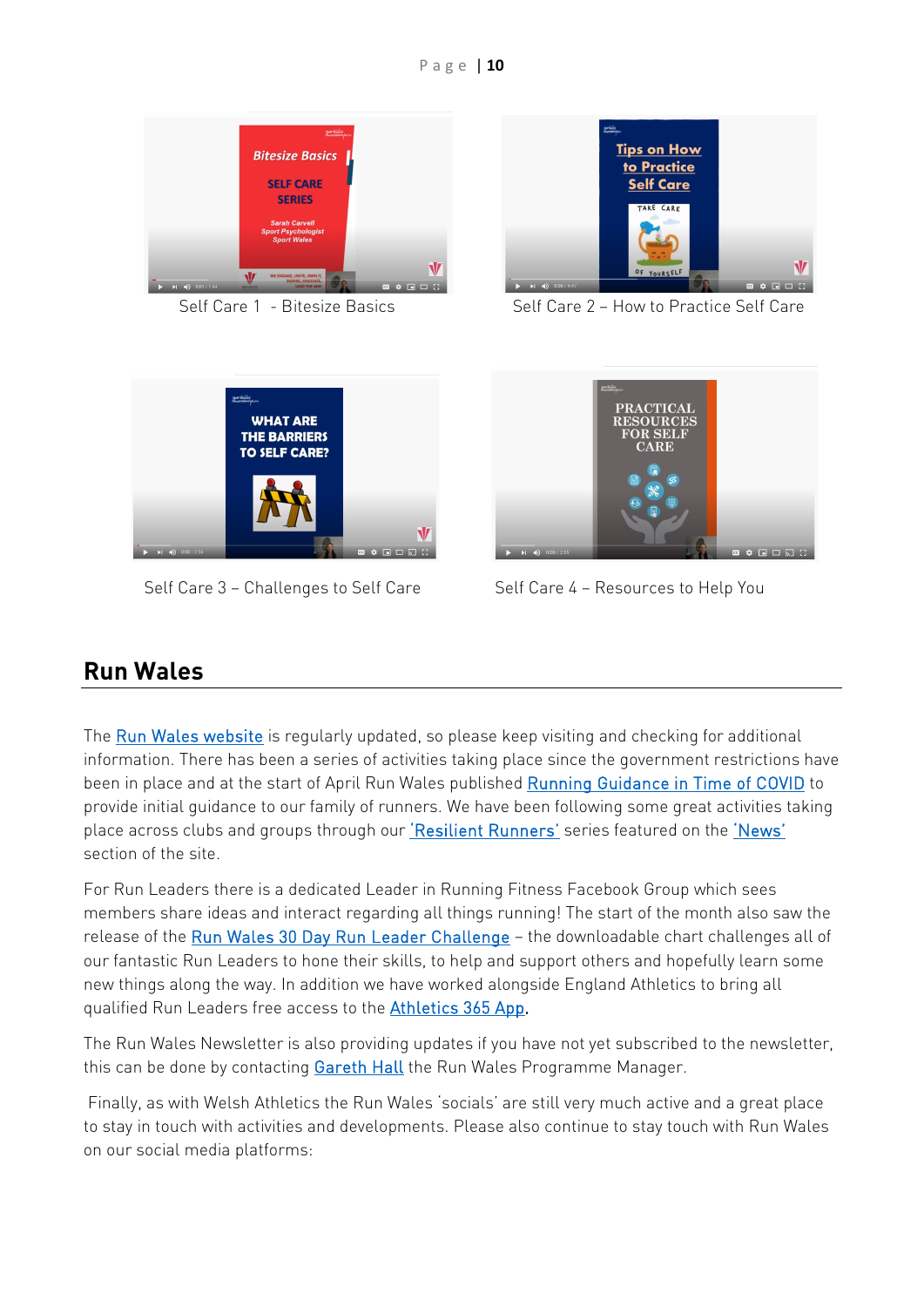- [Facebook](https://www.facebook.com/IRunWales)
- [Twitter](https://twitter.com/RunWales)
- [Instagram](https://www.instagram.com/runwales/)



# <span id="page-10-0"></span>**Lifting Athletics out of Lockdown Roadmap added 19.06.20**

On 29th May, Welsh Athletics published version one of our roadmap for [Lifting Athletics out of](https://www.welshathletics.org/image/Documents/COVID-19/Lifting%20Athletics%20out%20of%20Lockdown%20Docs/Return%20to%20Athletics%20V1.pdf)  [Lockdown](https://www.welshathletics.org/image/Documents/COVID-19/Lifting%20Athletics%20out%20of%20Lockdown%20Docs/Return%20to%20Athletics%20V1.pdf) mapped against the 4 phases of the [Welsh Government's unlocking Our Society and](https://gov.wales/unlocking-our-society-and-economy-continuing-conversation)  [Economy plan](https://gov.wales/unlocking-our-society-and-economy-continuing-conversation) - Black, Red, Amber & Green. On 19<sup>th</sup> June, we have published the first set of detailed guidance documents to accompany our Lifting athletics our of lockdown roadmap. Please take time to [read the guidance](https://www.welshathletics.org/en/blog/post/return-to-athletics-guidance-release) and plan carefully how you will implement it to ensure the safety of all in our sport.

This guidance will be evolving as Government guidance and restrictions change, and as learning about the COVID19 virus continues, so please keep checking to ensure you are following the latest versions.

You can view the latest quidance for clubs, facilities, coaches and running groups [here.](https://www.welshathletics.org/en/page/return-to-athletics)

## <span id="page-10-1"></span>**Volunteering updated 16.06.20**

Volunteers are instrumental throughout our sport and the sport of athletics could not function without them, on a global, national or local scale. Along with clubs and running groups across Wales, Welsh Athletics celebrated the work done by volunteers in a specially dedicated week at the beginning of June, National Volunteers Week.

If you've been inspired to recruit new volunteers for your club or have people within your club that volunteer regularly, check out our *Volunteers Resource Pack for Clubs for some useful hints and* tips on engaging with your volunteer workforce.